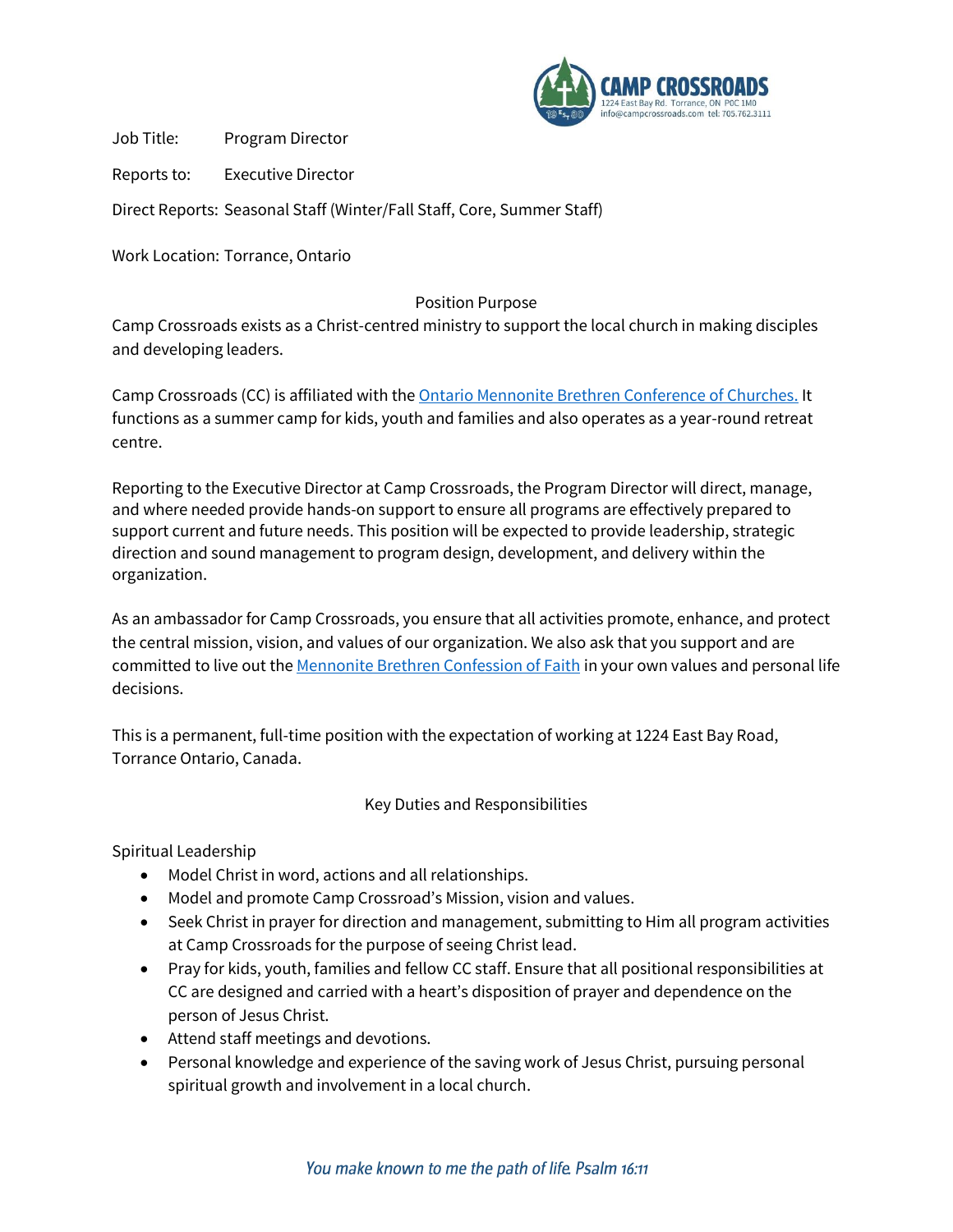

Staff Culture and Management

- Work alongside the Executive Director to build and maintain a culture where paid and volunteer staff are equipped, supported and led as a unified team whose common goal is to serve our guests and one another as Christ modeled.
- Work with Ministry Director and Executive Director on strategies and implementation for discipleship and leadership development of seasonal staff.
- Recruit, hire, lead, train, equip and supervise paid staff and volunteers in the running of the program activities at Camp Crossroads.
- Responsible for managing LIT and Bridge applicant interviews and selection.
- Oversee all Summer Staff Placement for assignment.
- Conduct performance reviews and exit interviews with 'Core' staff.
- Encourage vision, and develop understanding of roles in all aspects of the program activities.
- Help to define and create job descriptions, create and maintain corporate memory, develop standard operating procedures.
- Facilitate effective communication with the Executive Director, between and within various departments.
- Build a truthful, accountable, forgiving, joyful and healthy work culture.

Strategic Direction

- Work with the Executive Director to develop strategic plans for short and long term program opportunities and needs.
- Work to optimize capacity in pursuing program initiatives, projects and priorities in support of Camp Crossroads Strategic Plan.

Program Design, Development and Delivery

- Design, develop, and deliver programs at Camp Crossroads.
- Purchase program equipment and supplies.
- Research and design program structures, environments, areas.
- Collaborate with Operations manager for set-up, clean-up and storage of all program equipment.

Budget Management

- Processing invoices and receipts in a timely manner.
- Develop and manage program budget on a yearly basis.
- Report variances to Business manager of expenditures as they relate to set yearly budget.

Risk Management

- Ensure all of the organization's program activities comply with the provincial and federal law.
- Develop risk management strategy and plans.
- Assist in crisis management, staff discipline, and safe place policies.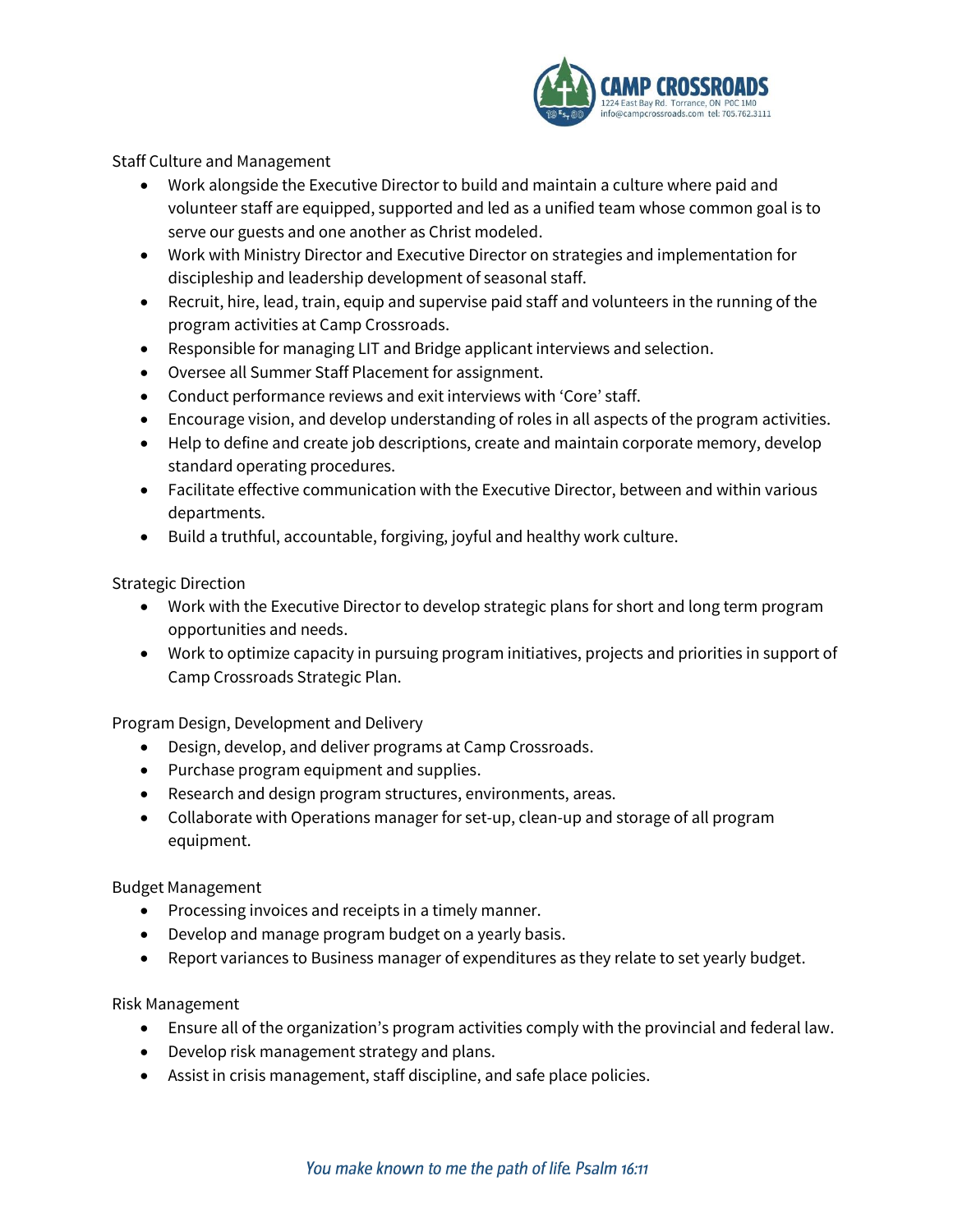

- Ensure all of the organization's program activities comply with industry standard risk management. (i.e. OCA, Robertson Hall)
- Maintain records as required by provincial and federal law, insurance requirements, and industry standard.

Communication

- Communicate with seasonal staff.
- Collaborate with Ministry Director and Executive Director in building relationships with existing and new churches.

Personal and Professional Development

 Pursue opportunities to learn and grow through conferences, courses, books, podcasts and traveling to other camps.

### Qualifications

#### Spiritual

- Personal knowledge and experience of the saving work of Jesus Christ.
- Support and agreement of Mennonite Brethren Confession of Faith.
- Servant Leader.
- Coachable disposition.

#### **Education**

Possess a college or university degree or experience equivalent in related field.

#### Experience

- Minimum 5 years outdoor recreation program design, delivery and management experience.
- Experience in operating various types of Power Boats.
- Experience and skill in non-motorized watercraft.
- Experience in setting/managing budgets.
- Basic Computer Literacy and keyboarding skills to create reports and use spreadsheets.

#### Other requirements

- Understand data privacy standards.
- Strategic Thinking Skills.
- Capacity to build and maintain healthy relationships while keeping staff accountable.
- Strong oral and communication skills.
- Excellent management and organizational skills.
- Legally entitled to work in Canada.
- Full motor vehicle licence for Ontario.
- Current clean criminal record check, including vulnerable sector search required.
- Ontario Boat Operator Course/Card.
- First Aid training.